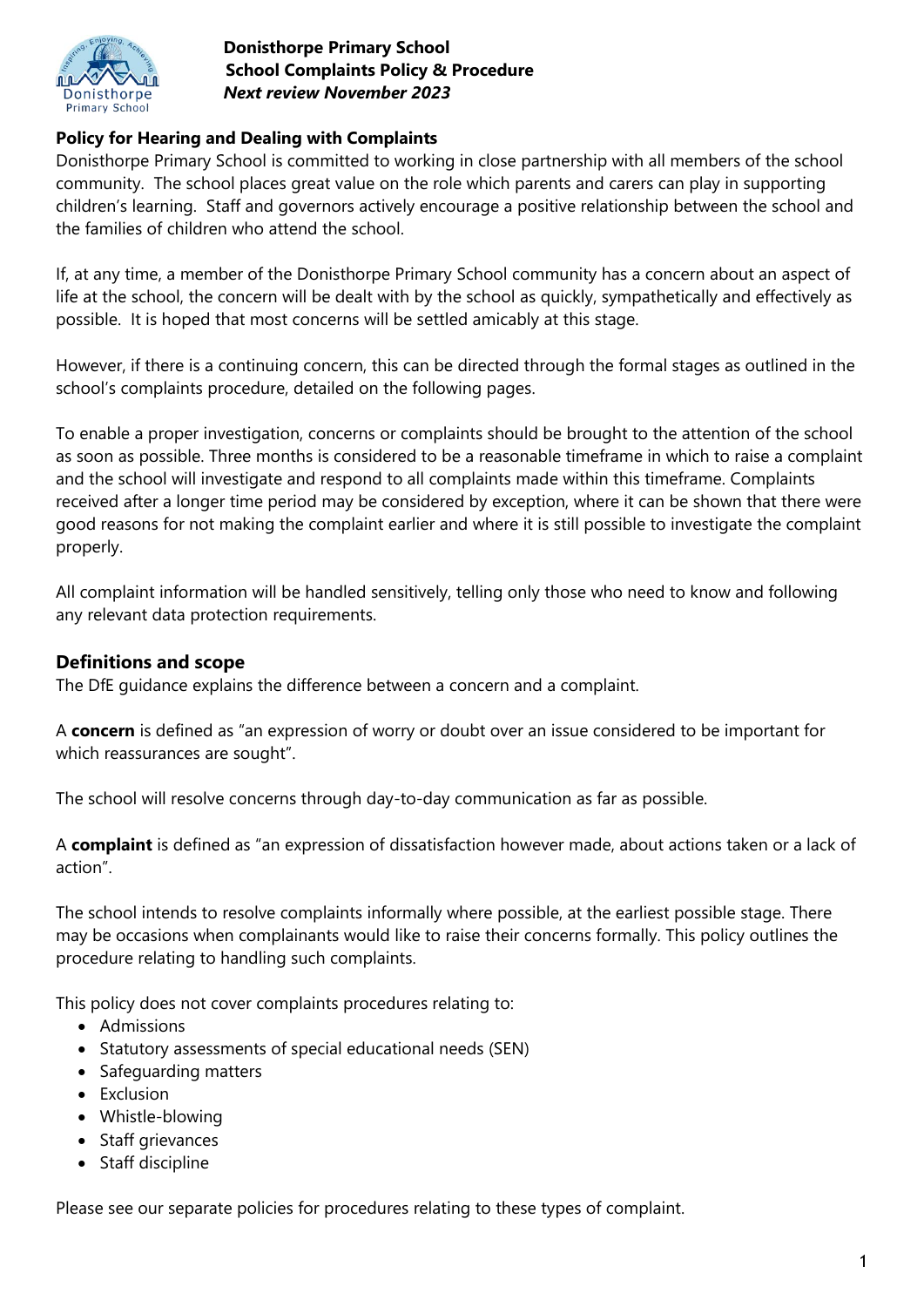

Arrangements for handling complaints from parents of children with SEN about the school's support are within the scope of this policy. Such complaints should first be made to the class teacher/special educational needs co-ordinator (SENCO); they will then be referred to this complaints policy. Our SEN policy and information report includes information about the rights of parents of pupils with disabilities who believe that our school has discriminated against their child.

Complaints about services provided by other providers who use school premises or facilities should be directed to the provider concerned.

### **Donisthorpe Primary School Complaints Procedure**

It is in everyone's interest that complaints are resolved at the earliest possible stage. The experience of the first contact between the complainant and the school can be crucial in determining whether the complaint will escalate. To this end all staff and governors are aware of the procedure to be followed if a complaint is raised. Also, whilst not wishing to encourage complaints, complainants should note that they have a duty to raise a matter as soon as conveniently possible. It can then be investigated more effectively whilst information is fresh in the minds of all parties.

The school operates a 4 stage complaints procedure. If the complaint concerns the conduct of the Headteacher it will be dealt with in accordance with Stage 3.

### **Stage 1: Concern raised informally with staff member**

In the first instance, it is hoped that the complainant will be able to discuss the issue with the member of staff concerned.

The school will respect the views of a complainant who indicates that he/she would have difficulty discussing the complaint with a particular member of staff. In these cases, the complainant should refer the complaint to the Headteacher, who will refer it to another member of staff.

Similarly, if the member of staff directly involved feels too compromised to deal with the complaint, the complaint will be referred to another member of staff via the Headteacher. The member of staff will consider the complaint objectively and impartially.

If the first approach is made to a governor, they will refer the issue and the complainant to the appropriate person and advise the complainant of the procedure. Governors will not act unilaterally outside the formal procedure or be involved at the early stages in case they are needed to sit on a panel at a later stage of the process.

### **Stage 2: Complaint heard formally by the Headteacher**

The complainant may be dissatisfied with the way the complaint was handled at Stage 1, and/or wish to pursue their initial complaint. If so, the complainant should submit the complaint in writing, to the Headteacher, within 10 school days of Stage 1 being concluded. A copy of the complaint form is attached to this procedure.

The Headteacher will acknowledge receipt of the complaint within 5 school days.

The Headteacher should meet with the complainant to clarify details of their concerns, the resolution that is being sought and agree a timescale for response. The Headteacher will investigate the complaint further and make every effort to resolve the issue. On conclusion of the investigation the Headteacher will write to the complainant summarising the outcome reached and the process for appeal.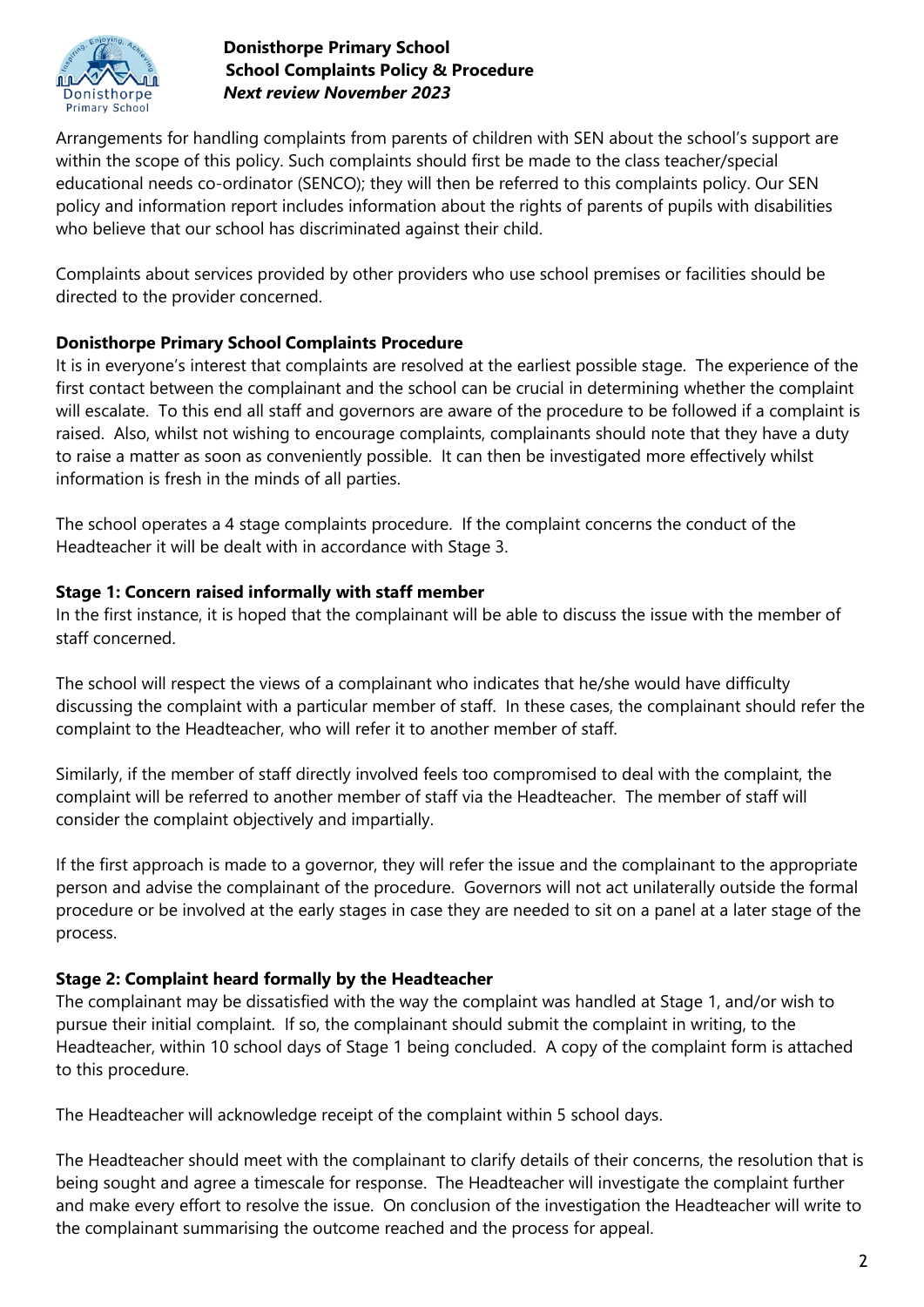

The Headteacher may delegate the task of collating information concerning the complaint to another staff member, but not the decision, nor the action to be taken.

If the complaint is wholly or mainly about the Headteacher the complaint will be considered in accordance with Stage 3 of the procedure described below.

## **Stage 3: Complaint heard formally by the chair of governors**

If the complaint cannot be resolved at Stage 2 or the complaint concerns the conduct of the Headteacher the complainant may take their complaint to the chair of governors.

The complainant will need to write to the chair of governors, care of the school, within 10 school days of the date of the letter notifying them of the outcome of Stage 2. The complainant should provide a copy of the written complaint, a copy of the Headteacher's letter concluding Stage 2 and give details in writing of why they are not satisfied with the outcome.

The chair of governors will acknowledge receipt of the complaint within 5 school days and provide a timescale for response.

The chair will investigate the complaint and make every effort to resolve the issue. They will meet with the complainant and/or the Headteacher if further information is necessary. On conclusion of the investigation the chair of governors will write to the complainant summarising the outcome reached and the process for appeal. The complaint will move on to Stage 4 if the complainant remains dissatisfied by the outcome.

## **Stage 4: Complaint heard formally by the governing body Complaints Appeal Panel**

The complainant needs to write to the chair of governors within 10 school days of the date of the letter notifying them of the outcome of Stage 3, notifying that they wish their complaint to be heard by the complaints appeal panel.

At this stage the complainant must state in writing the reason for rejecting the outcome achieved at stage 3, and make clear the outcomes they are looking for which they believe will resolve the complaint.

The chair, or a nominated governor, will convene a governing body complaints appeal panel.

Governors will endeavour to convene the panel within 10 school days of receiving the request from the complainant to progress the complaint to Stage 4. Where this is not possible, it will be held as soon as practically possible.

The governors' appeal panel hearing is the last school based stage of the complaints process and is not convened to merely rubber stamp previous decisions. Individual complaints will not be heard by the whole governing body at any stage as this could compromise the impartiality of any panel set up for a disciplinary hearing against a member of staff following a serious complaint.

The governing body will nominate three governors to have delegated powers to hear the complaint at this stage. These governors should have no previous knowledge of the complaint. The panel will choose their own chair.

The remit of the Complaints Appeal Panel is to:

Dismiss the complaint in whole or in part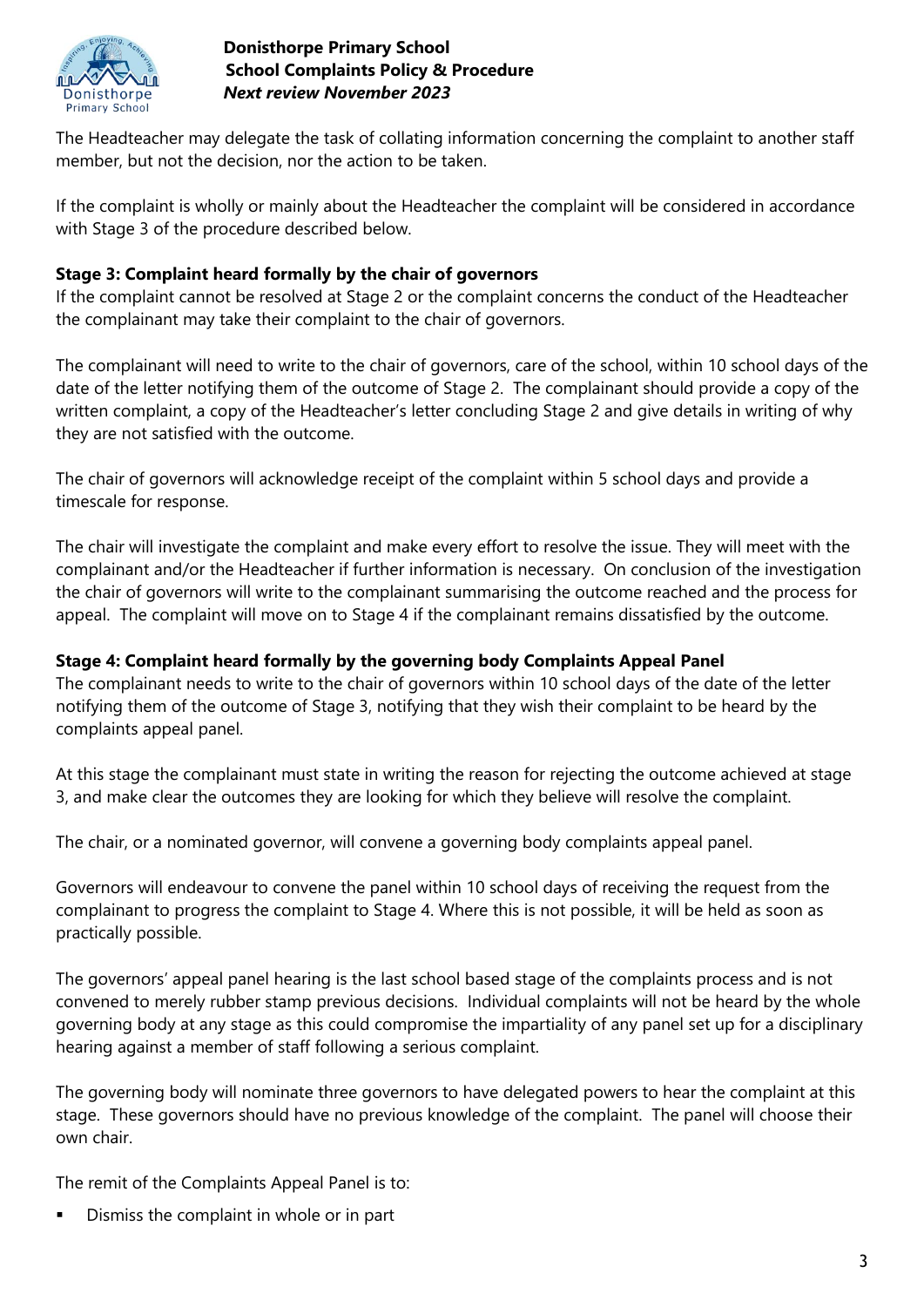

- Decide on the appropriate action to be taken to resolve the complaint;
- Recommend changes to the school's systems or procedures to ensure that problems of a similar nature do not recur.

The complainant will be notified in writing of the panel's decision, usually within 5 days. The letter will confirm the end of the school's and governing body's involvement with the complaint and explain any further rights of appeal. The complainant should be advised that the local authority has no role unless the complaint relates to a service provided by the local authority.

#### **Complaints against the Headteacher, a governor or the governing board**

Complaints made against the Headteacher should be directed to the chair of governors. Where a complaint is against the Chair of Governors, any member of the governing board, or the entire governing board, it should be made in writing to the clerk to the governing board in the first instance. Please write to school address FAO The Clerk to Governors.

The clerk will acknowledge receipt of your complaint within five school days. The letter will explain the process that will be followed and the expected timescale for response.

The chair of governors will consider complaints about an individual governor, and the vice chair will consider complaints against the chair. If for any reason this is not appropriate then another governor will be nominated. On conclusion of the investigation you will receive a written response detailing all appropriate information in relation to the complaint and information on any outcome(s). There will be no further right of appeal for complaints against an individual governor.

#### **Unreasonable complaints**

On very rare occasions and despite significant time invested by the school in investigating complaints, some individuals will continue to pursue complaints beyond what the school would deem as reasonable, in a manner which is unreasonable. If despite best efforts individuals continue to unreasonably pursue a complaint this will be dealt with as an unreasonable complaint and the Headteacher or the Chair of Governors will write to those individuals requesting that they refrain from such behaviours, in line with the school's Unreasonable Complaints Policy.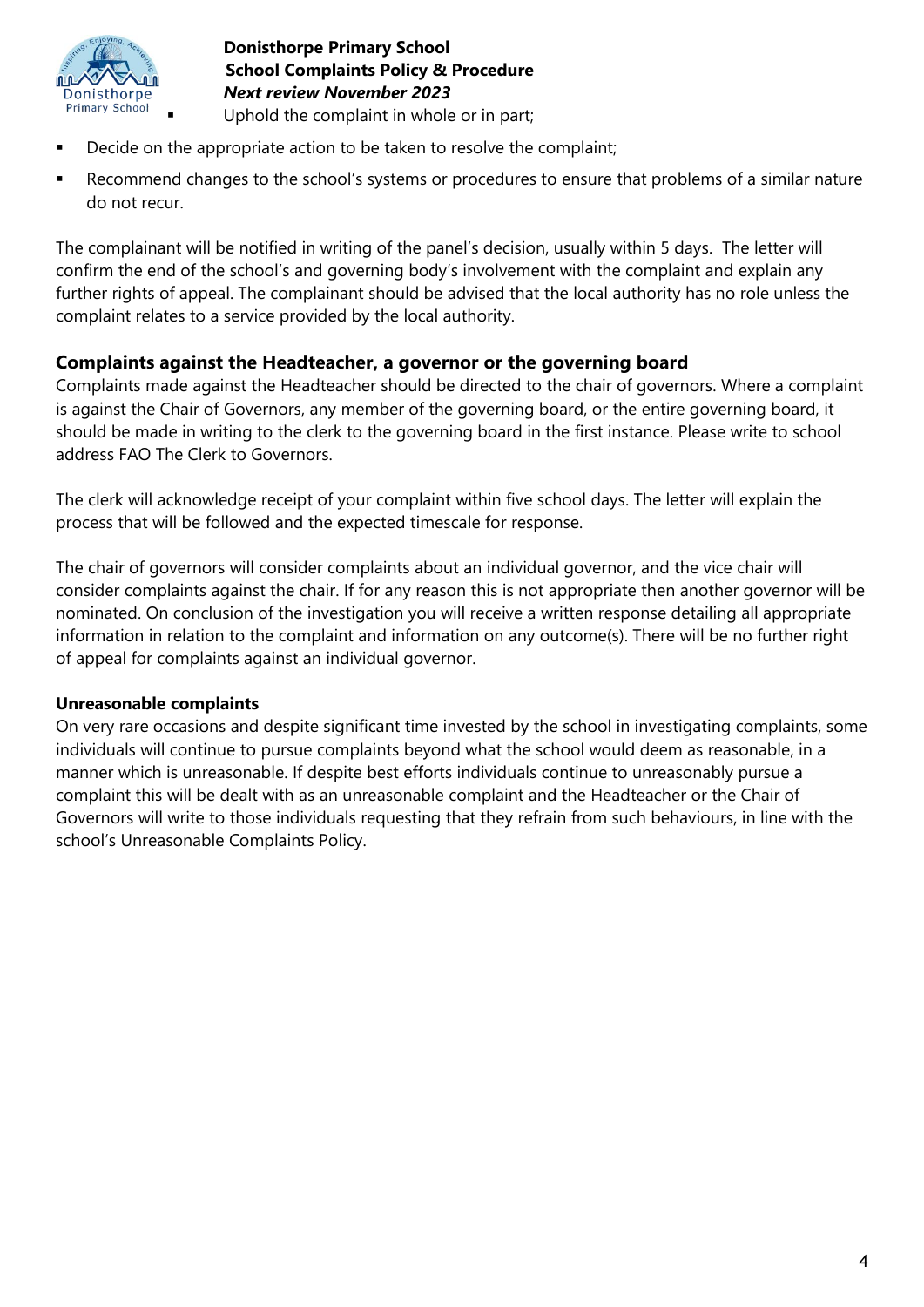

## *Complaint Form Donisthorpe Primary School – to be used at Stage 3 of the complaints policy*

| Complainant's Name:                                                                                                                       |              |  |
|-------------------------------------------------------------------------------------------------------------------------------------------|--------------|--|
| Pupil's Name:                                                                                                                             |              |  |
| Complainant's Relationship to<br>pupil:                                                                                                   |              |  |
| Address of Complainant:                                                                                                                   |              |  |
|                                                                                                                                           |              |  |
| Post Code:                                                                                                                                | Daytime Tel: |  |
| Mobile:                                                                                                                                   | E-mail:      |  |
| Please give details of your complaint:                                                                                                    |              |  |
|                                                                                                                                           |              |  |
|                                                                                                                                           |              |  |
|                                                                                                                                           |              |  |
|                                                                                                                                           |              |  |
|                                                                                                                                           |              |  |
|                                                                                                                                           |              |  |
|                                                                                                                                           |              |  |
|                                                                                                                                           |              |  |
| What action, if any, have you already taken to try to resolve your complaint. (Who did you speak<br>to, when and what was the response?): |              |  |
|                                                                                                                                           |              |  |
|                                                                                                                                           |              |  |
|                                                                                                                                           |              |  |
|                                                                                                                                           |              |  |
|                                                                                                                                           |              |  |
|                                                                                                                                           |              |  |
|                                                                                                                                           |              |  |
|                                                                                                                                           |              |  |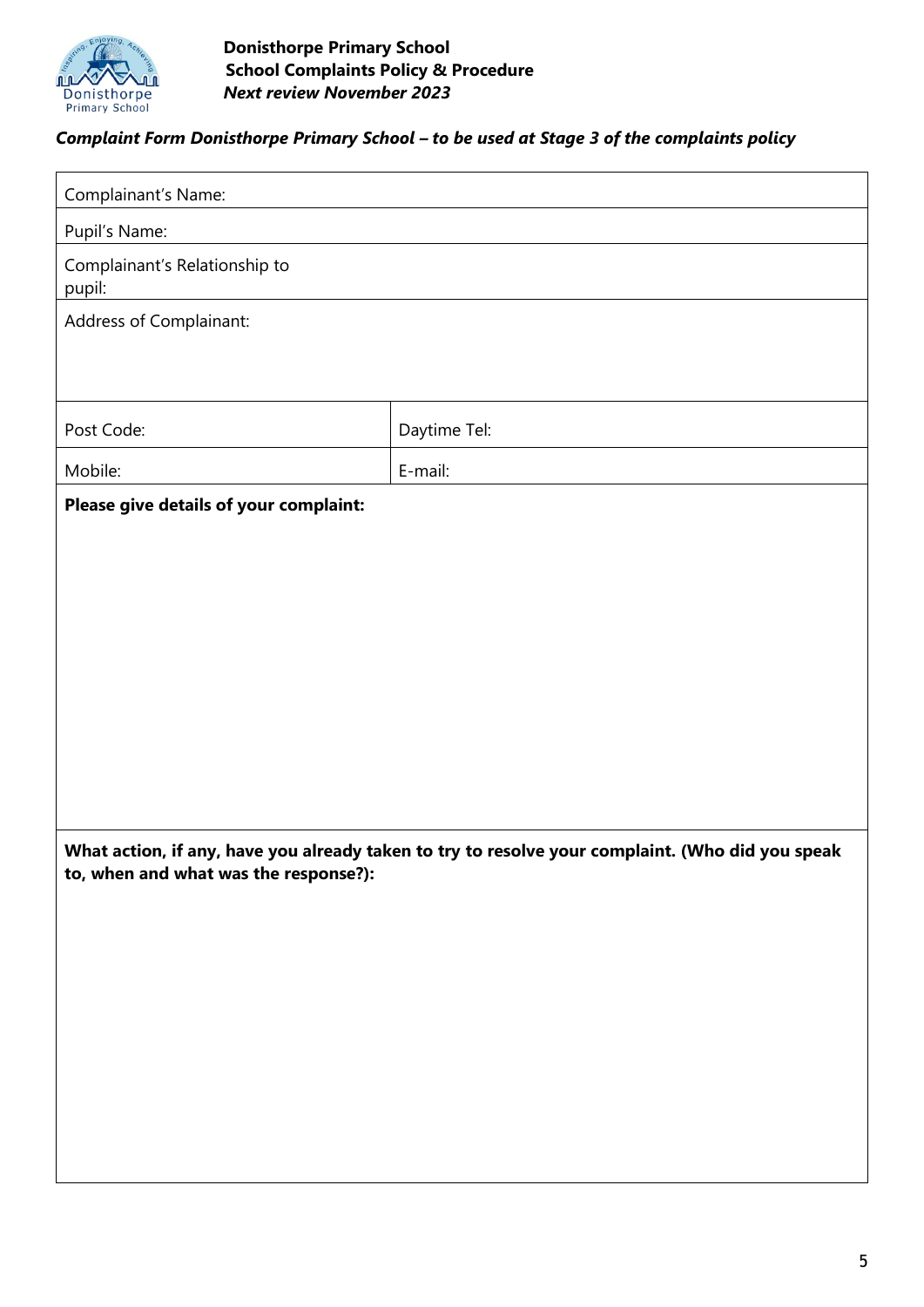

**What outcomes or actions are you looking for which you feel might resolve the problem at this stage?**

**Are you attaching any paperwork? If so, please give details.**

**Signed: Date:**

**Official Use:**

**Date acknowledgement sent:**

**By who:**

**Complaint referred to:**

**Date:**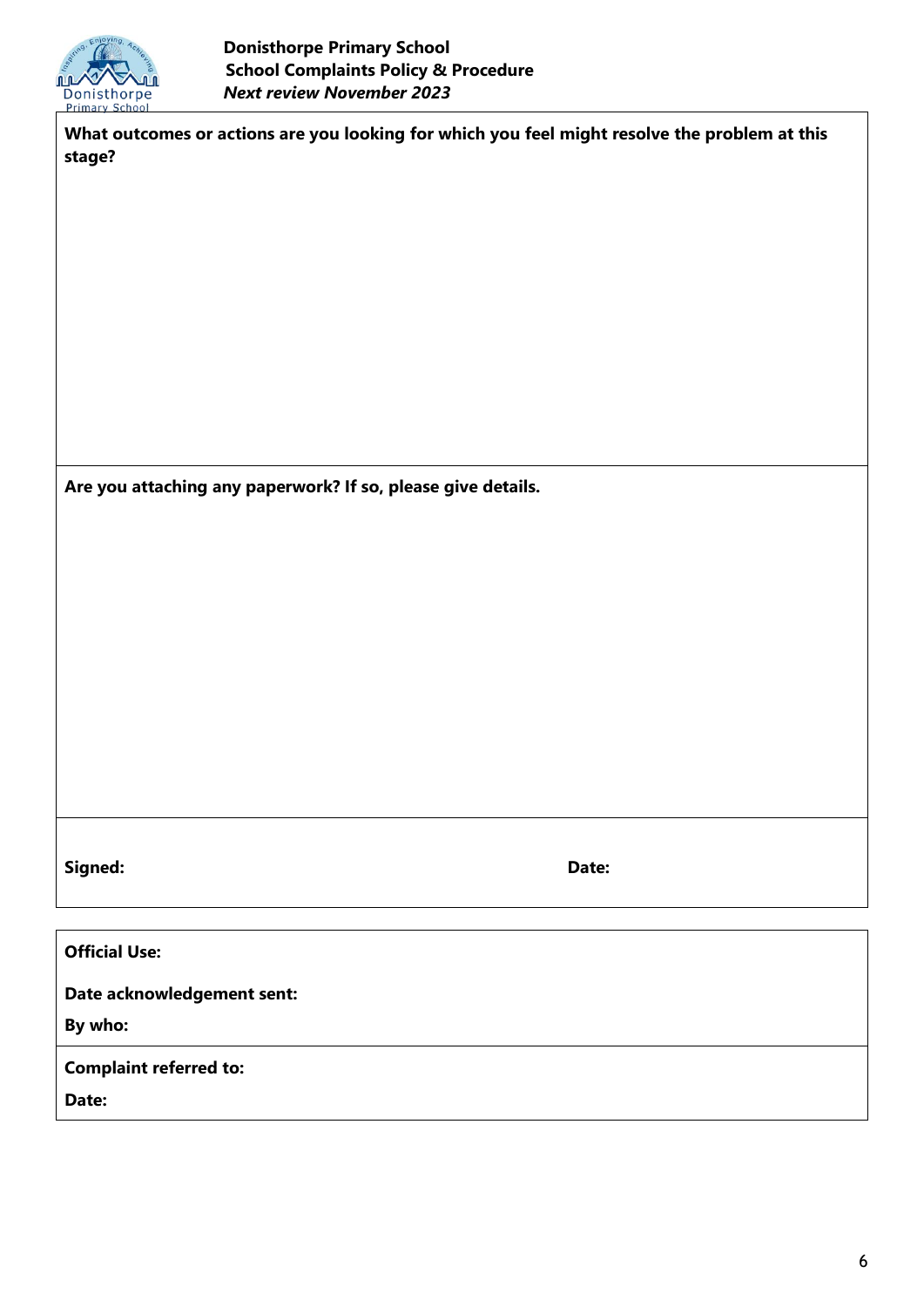

## *Complaint Form Donisthorpe Primary School – to be used at Stage 4 of the complaints policy*

| Complainant's Name:                                                         |              |  |
|-----------------------------------------------------------------------------|--------------|--|
| Pupil's Name:                                                               |              |  |
| Complainant's Relationship to<br>pupil:                                     |              |  |
| Address of Complainant:                                                     |              |  |
|                                                                             |              |  |
| Post Code:                                                                  | Daytime Tel: |  |
| Mobile:                                                                     | E-mail:      |  |
| Please give details of your complaint:                                      |              |  |
|                                                                             |              |  |
|                                                                             |              |  |
|                                                                             |              |  |
|                                                                             |              |  |
|                                                                             |              |  |
|                                                                             |              |  |
|                                                                             |              |  |
|                                                                             |              |  |
|                                                                             |              |  |
| Which part/s of the Stage 3 outcome do you wish to appeal against, and why? |              |  |
|                                                                             |              |  |
|                                                                             |              |  |
|                                                                             |              |  |
|                                                                             |              |  |
|                                                                             |              |  |
|                                                                             |              |  |
|                                                                             |              |  |
|                                                                             |              |  |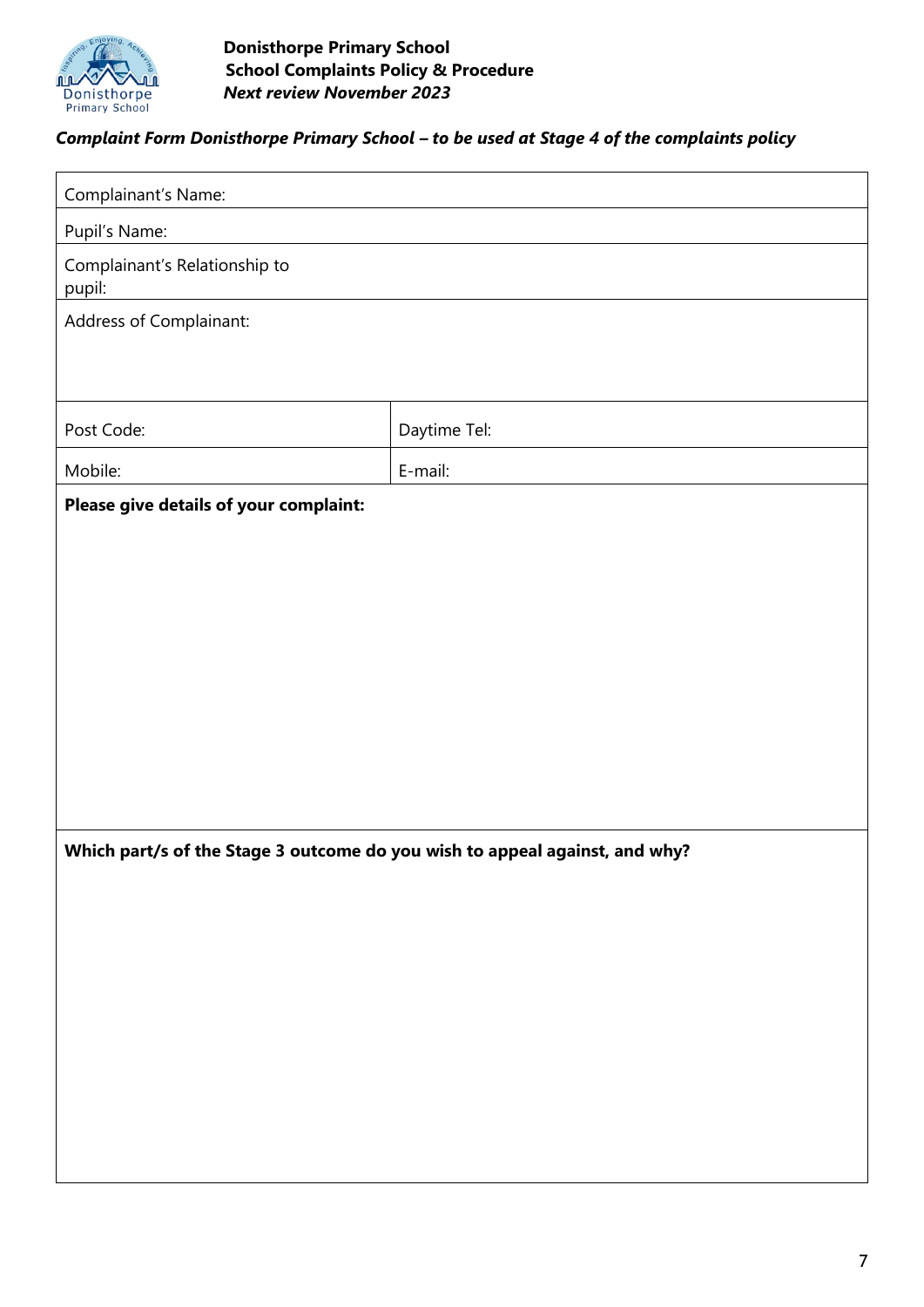

**What outcomes or actions are you looking for which you feel might resolve the problem at this stage?**

**Are you attaching any paperwork? If so, please give details.**

**Signed: Date:**

**Official Use:**

**Date acknowledgement sent:**

**By who:**

**Complaint referred to:**

**Date:**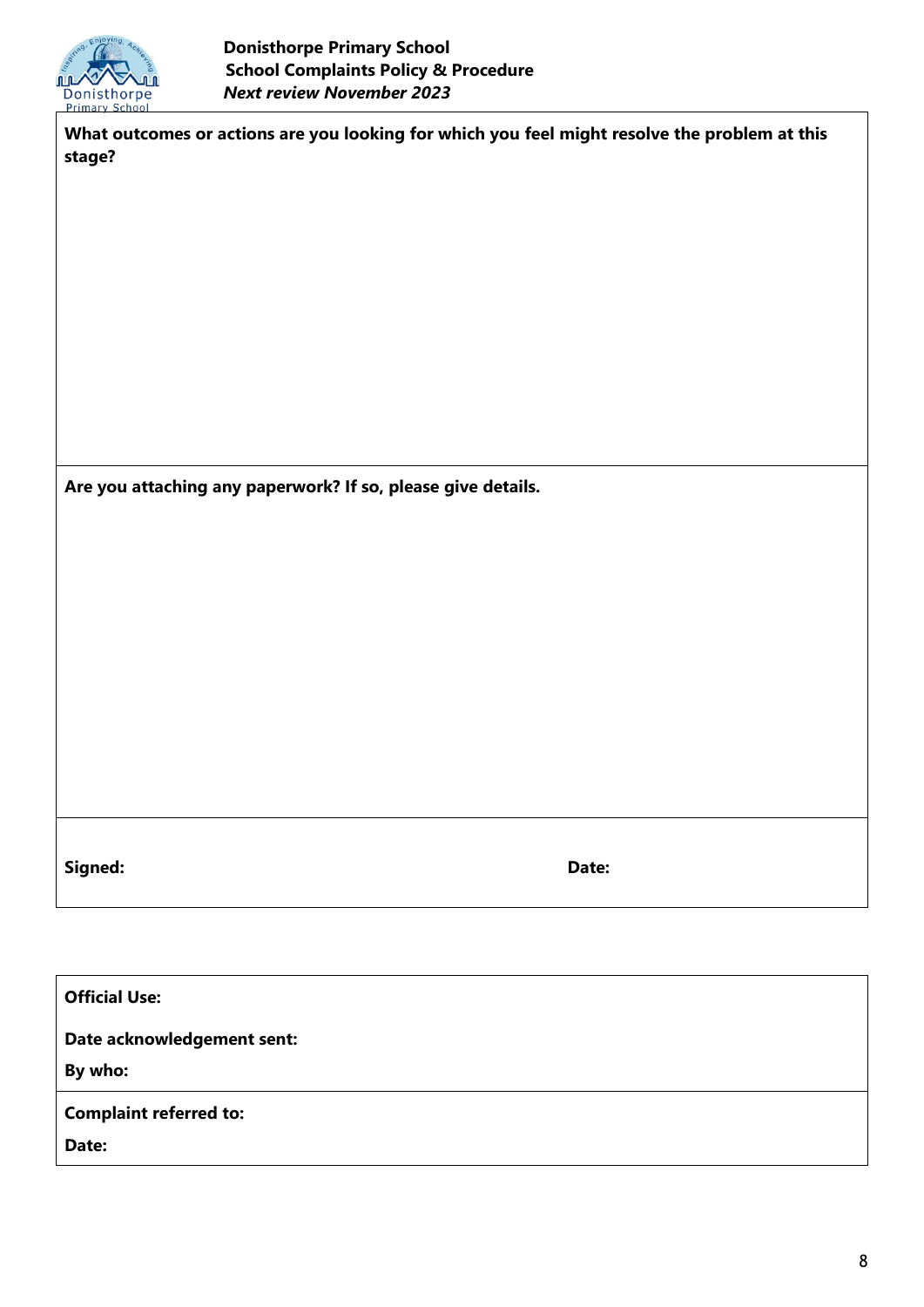

#### **Appendix 1: Roles and Responsibilities**

## **The Complainant**

The complainant or person who makes the complaint will receive a more effective response to the complaint if he/she:

- co-operates with the school in seeking a solution to the complaint
- expresses the complaint in full as early as possible
- responds promptly to requests for information or meetings or in agreeing the details of the complaint
- asks for assistance as needed
- treats all those involved in the complaint with respect

## **The Complaints Co-ordinator (at Donisthorpe this is the Headteacher)**

The complaints co-ordinator should:

- ensure that the complainant is fully updated at each stage of the procedure
- ensure that all people involved in the complaint procedure will be aware of the legislation around complaints including the Equality Act 2010, Data Protection Act 1998 and Freedom of Information Act 2000
- liaise with staff members, Headteacher, Chair of Governors and Clerk to ensure the smooth running of the complaints procedure
- keep records

be aware of issues regarding:-

- sharing third party information
- additional support this may be needed by complainants when making a complaint including interpretation support

### **The Investigator**

The Investigator is the person involved in Stages 1 and 2 of the procedure. The Investigator's role can include:

Providing a comprehensive, open, transparent and fair consideration of the complaint through:-

- sensitive and thorough interviewing of the complainant to establish what has happened and who has been involved
- consideration of records and other relevant information
- interviewing staff and children/young people and other people relevant to the complaint
- analysing information
- effectively liaising with the complainant and the complaints co-ordinator as appropriate to clarify what the complainant feels would put things right
- identifying solutions and recommending courses of action to resolve problems
- being mindful of the timescales to respond
- responding to the complainant in plain and clear language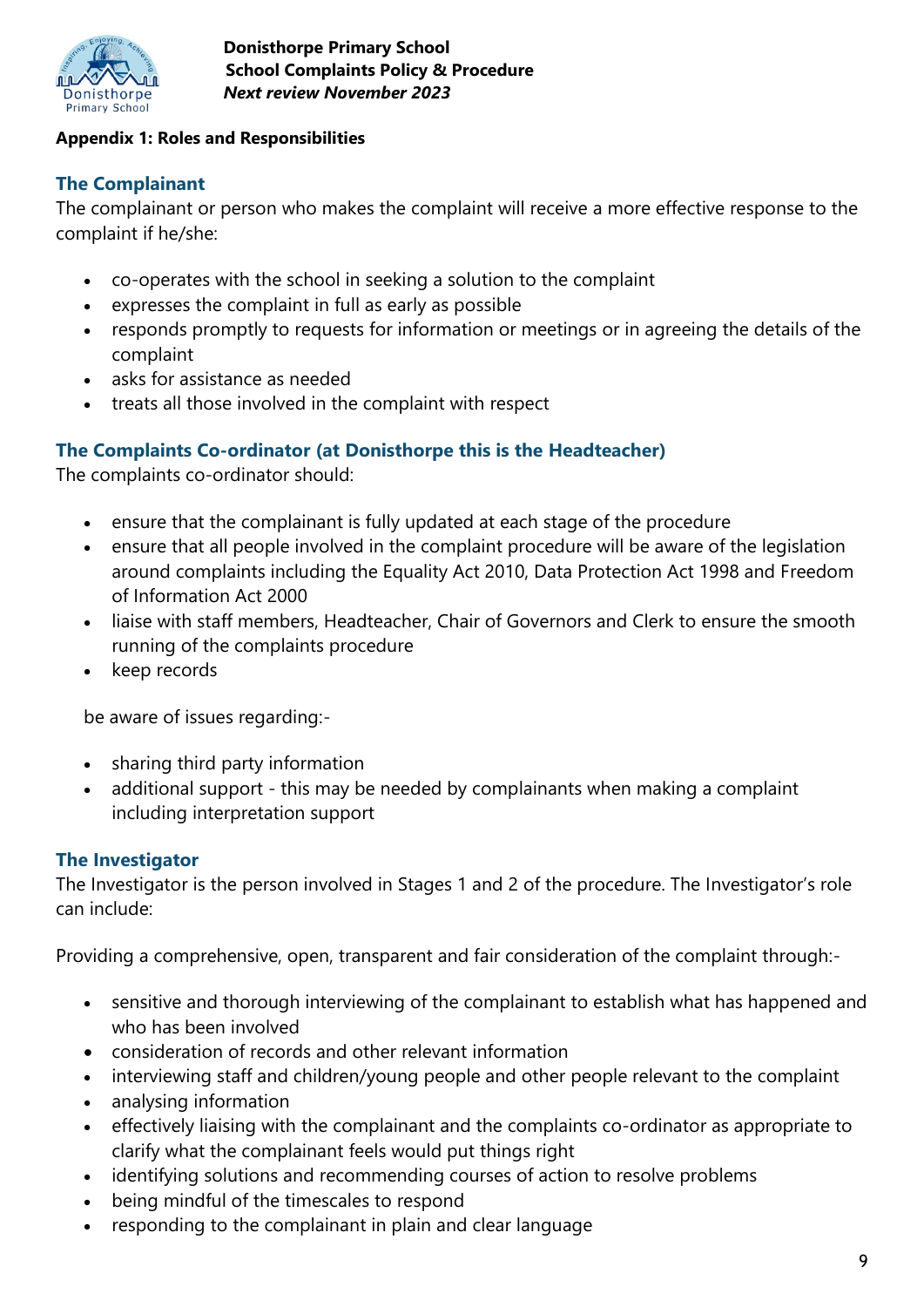

The person investigating the complaint should make sure that they:

- conduct interviews with an open mind and be prepared to persist in the questioning
- keep notes of interviews or arrange for an independent note taker to record minutes of the meeting

# **The Panel Clerk (this could be Clerk to the Governors or the Complaints Coordinator)**

The Clerk is the contact point for the complainant for the panel meeting and is expected to:

- set the date, time and venue of the hearing, ensuring that the dates are convenient to all parties and that the venue and proceedings are accessible
- collate any written material and send it to the parties in advance of the hearing
- meet and welcome the parties as they arrive at the hearing;
- record the proceedings
- circulate the minutes of the panel hearing
- notify all parties of the panel's decision
- liaise with the complaints co-ordinator

# **The Panel Chair**

The Panel Chair has a key role in ensuring that:-

- the meeting is minuted
- the remit of the panel is explained to the complainant and both they and the school have the opportunity of putting their case without undue interruption
- the issues are addressed
- key findings of fact are made
- parents/carers and others who may not be used to speaking at such a hearing are put at ease – this is particularly important if the complainant is a child/young person
- the hearing is conducted in an informal manner with everyone treated with respect and courtesy
- the layout of the room will set the tone care is needed to ensure the setting is informal and not adversarial
- the panel is open-minded and acts independently
- no member of the panel has an external interest in the outcome of the proceedings or any involvement in an earlier stage of the procedure
- both the complainant and the school are given the opportunity to state their case and seek clarity
- written material is seen by everyone in attendance if a new issue arises it would be useful to give everyone the opportunity to consider and comment upon it; this may require a short adjournment of the hearing
- liaise with the Clerk and complaints co-ordinator

## **Panel Member**

Panellists will need to be aware that:

• it is important that the review panel hearing is independent and impartial, and that it is seen to be so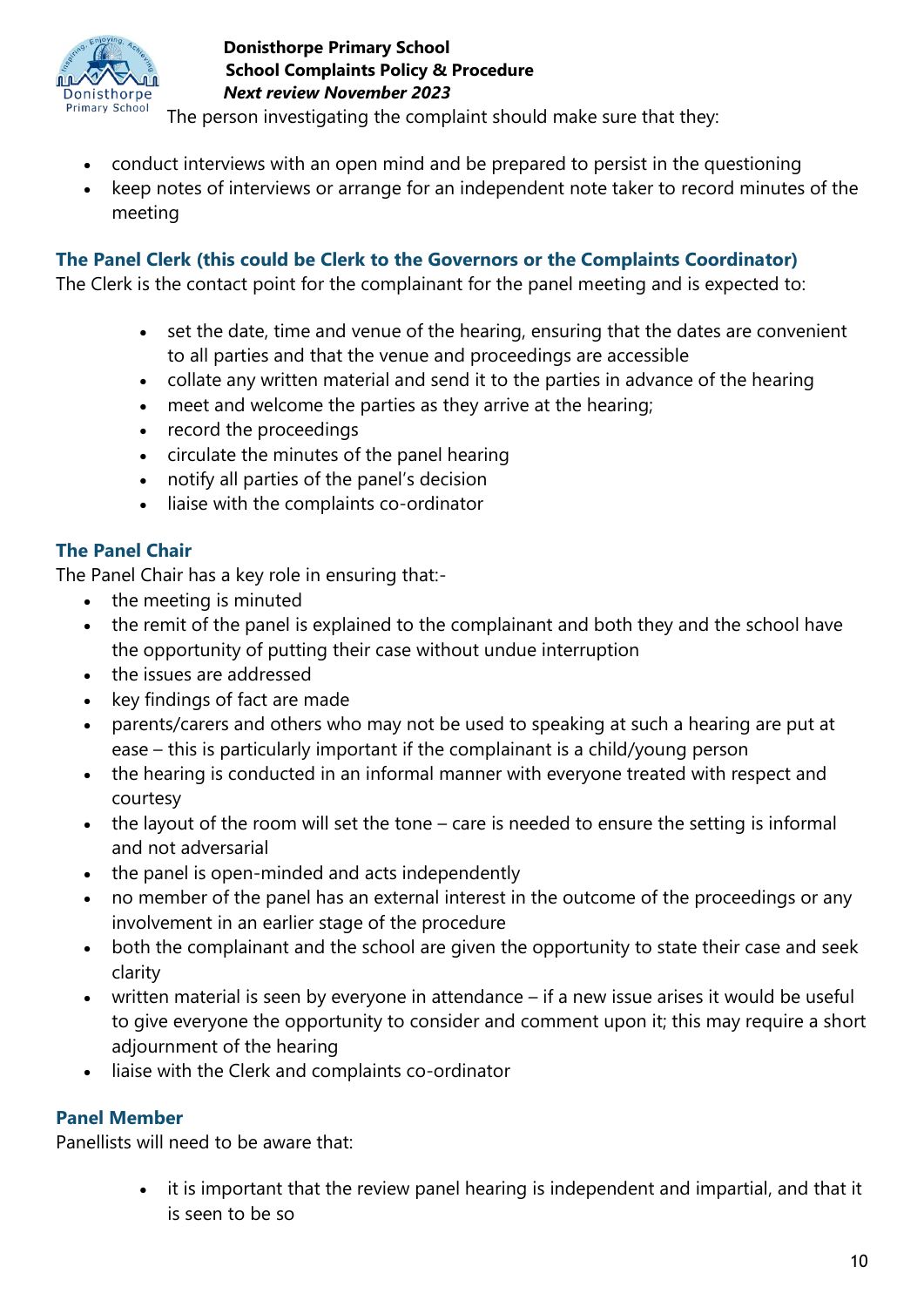

- No governor may sit on the panel if they have had a prior involvement in the complaint or in the circumstances surrounding it
- the aim of the hearing, which will be held in private, will always be to resolve the complaint and achieve reconciliation between the school and the complainant

However, it must be recognised that the complainant might not be satisfied with the outcome if the hearing does not find in their favour. It may only be possible to establish the facts and make recommendations which will satisfy the complainant that his or her complaint has been taken seriously.

Many complainants will feel nervous and inhibited in a formal setting; Parents/carers often feel emotional when discussing an issue that affects their child.

The panel chair will ensure that the proceedings are as welcoming as possible.

Extra care needs to be taken when the complainant is a child/young person and present during all or part of the hearing.

Careful consideration of the atmosphere and proceedings will ensure that the child/young person does not feel intimidated. The panel should respect the views of the child/young person and give them equal consideration to those of adults.

If the child/young person is the complainant, the panel should ask in advance if any support is needed to help them present their complaint. Where the child/young person's parent is the complainant, the panel should give the parent the opportunity to say which parts of the hearing, if any, the child/young person needs to attend.

The parent should be advised however that agreement might not always be possible if the parent wishes the child/young person to attend a part of the meeting which the panel considers not to be in the child/young person's best interests.

The welfare of the child/young person is paramount.